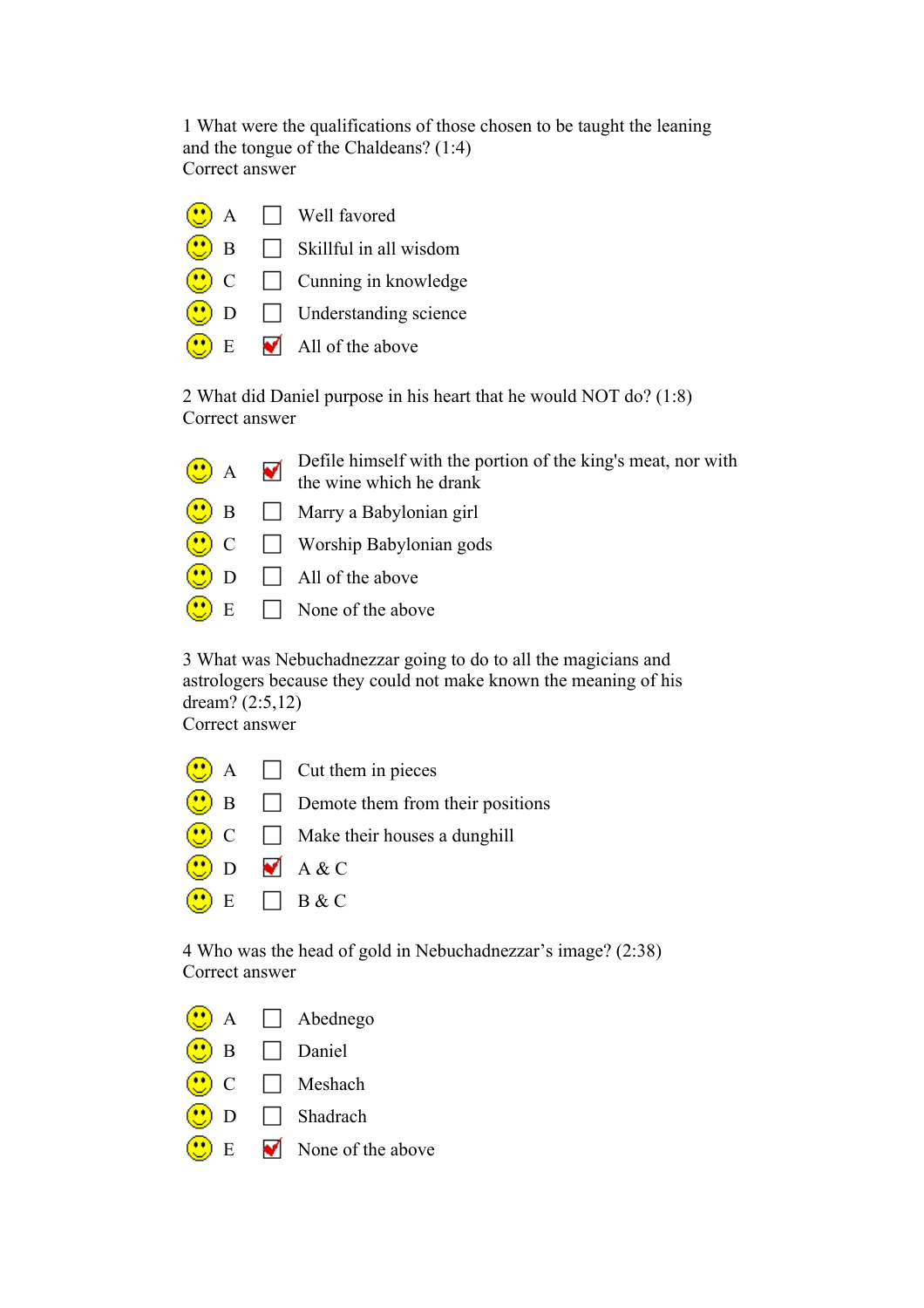5 What did the king acknowledge about Daniel's God? (2:47) Wrong answer

|  | $\bigcirc$ A $\Box$ God of gods                   |
|--|---------------------------------------------------|
|  | $\bigcirc$ B $\Box$ Lord of kings                 |
|  | $\bigcirc$ C $\bigcirc$ Revealer of secrets       |
|  | $\bigcirc$ D $\Box$ All of the above              |
|  | $\left(\bullet\right)$ E $\Box$ None of the above |
|  |                                                   |

6 What would happen to those who refused to bow down to Nebuchadnezzar's image? (3:6) Wrong answer

|  | $\bigcirc$ A $\bigcirc$ Cast into a den of lions                            |
|--|-----------------------------------------------------------------------------|
|  | $\left(\cdot\right)$ B $\qquad\Box$ Cast into a dungeon                     |
|  | $\bigcirc$ C $\Box$ Cast into prison                                        |
|  | $\left(\bullet\right)$ D $\Box$ Given only bread and water to eat and drink |
|  | $\bigcap$ E $\Box$ None of the above                                        |

7 Who refused to worship Nebuchadnezzar's image? (3:12) Correct answer

|                          |              | $A \Box$ Abednego                     |
|--------------------------|--------------|---------------------------------------|
|                          | $\mathbf{B}$ | $\Box$ Meshach                        |
| $\left(\bullet\right)$ C |              | Shadrach                              |
| $\left(\bullet\right)$ D |              | $\blacktriangleleft$ All of the above |
|                          | E            | $\Box$ None of the above              |

8 How long would Nebuchadnezzar dwell with the beasts and eat grass?  $(4:23)$ Correct answer

| $\overline{\mathbf{A}}$ | $\Box$<br>One month             |
|-------------------------|---------------------------------|
| $\overline{B}$          | <b>Seven months</b>             |
|                         | $\Box$ Three and one-half years |
| $\bigcirc$ D            | Seven years                     |
|                         | None of the above               |

9 What was the interpretation of the writing on the wall? (5:25-28)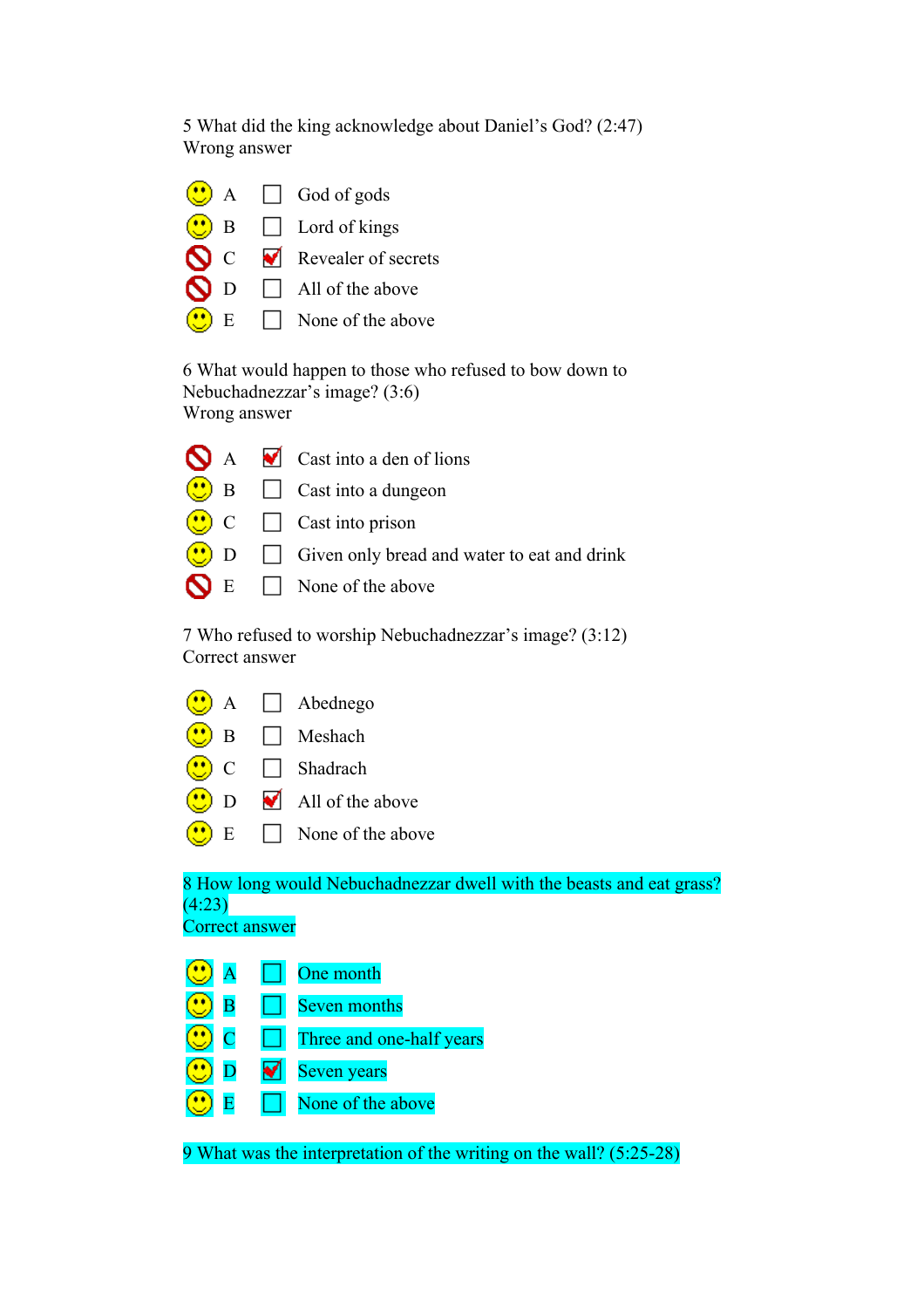Correct answer

|                         | God numbered Belshazzar's kingdom, and finished it           |
|-------------------------|--------------------------------------------------------------|
| B                       | Belshazzar was weighed in the balances, and found<br>wanting |
|                         | Belshazzar's kingdom was divided                             |
|                         | All of the above                                             |
|                         | None of the above                                            |
| <b>Correct answer</b>   | 10 Who took the kingdom after Belshazzar? (5:31)             |
| A                       | <b>Alexander the Great</b>                                   |
| $\overline{\mathbf{B}}$ | <b>Cyrus the Persian</b>                                     |
|                         | Daniel                                                       |
|                         | Darius the Median                                            |
|                         | None of the above                                            |

11 What did Daniel do after the decree was signed that anyone who prayed to any god, other than King Darius, would be cast into the den of  $\overline{\text{lions}$ ? (6:10) Correct answer

|                          | $\left(\cdot\right)$ A $\Box$ Prayed secretly                            |
|--------------------------|--------------------------------------------------------------------------|
|                          | $\overline{B}$ $\Box$ Prayed to Darius                                   |
|                          | $\bigcirc$ C $\bigcirc$ Prayed to God three times a day as he did before |
|                          | $\Box$ Quit praying                                                      |
| $\left( \cdot \right)$ E | $\Box$ None of the above                                                 |
|                          |                                                                          |

12 What did the king do to those who accused Daniel? (6:24) Correct answer

| $\overline{\mathbf{A}}$        | Cut them in pieces                 |
|--------------------------------|------------------------------------|
| $\mathbb{C}$<br>$\overline{B}$ | Demoted them from their positions  |
| $\odot$ c                      | Made their houses a dunghill       |
| $\bigcirc$ D                   | Put them in prison<br>$\mathbf{L}$ |
| $\bigcirc$ E                   | None of the above                  |
|                                |                                    |

13 In what reigns did Daniel prosper? (6:28)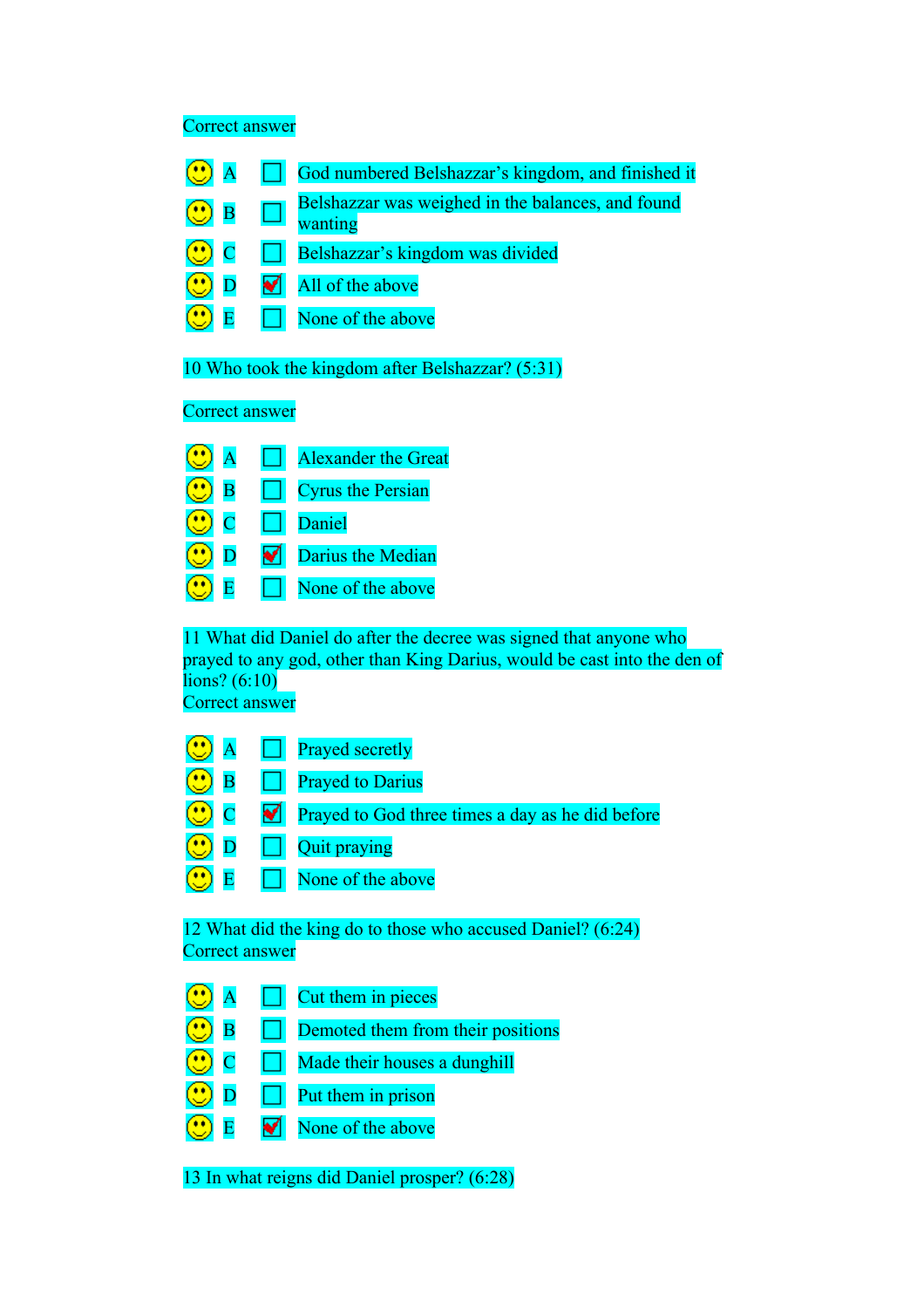## Wrong answer

|                           |   | Cyrus            |
|---------------------------|---|------------------|
| B                         |   | <b>Darius</b>    |
| C                         |   | Nebuchadnezzar   |
| $\boldsymbol{\mathsf{N}}$ | M | All of the above |
|                           |   | $A \& B$         |

14 What was the appearance of the Ancient of days? (7:9) Correct answer



15 What were the four beasts? (7:17)

Correct answer



16 What did the ram with two horns represent? (8:3-4, 20) Correct answer

| $\left(\bigcup_{n=1}^{N} A_n\right)$ The kings of Assyria and Babylonia |
|-------------------------------------------------------------------------|
| $\bigcirc$ B $\Box$ The kings of Edom and Egypt                         |
| $\circ$ C $\bullet$ The kings of Media and Persia                       |
| $\left(\bullet\right)$ D $\Box$ The kings of Greece and Rome            |
| $\left(\frac{1}{2}\right)$ E $\Box$ None of the above                   |

17 What did the he goat represent? (8:5-8, 21) Correct answer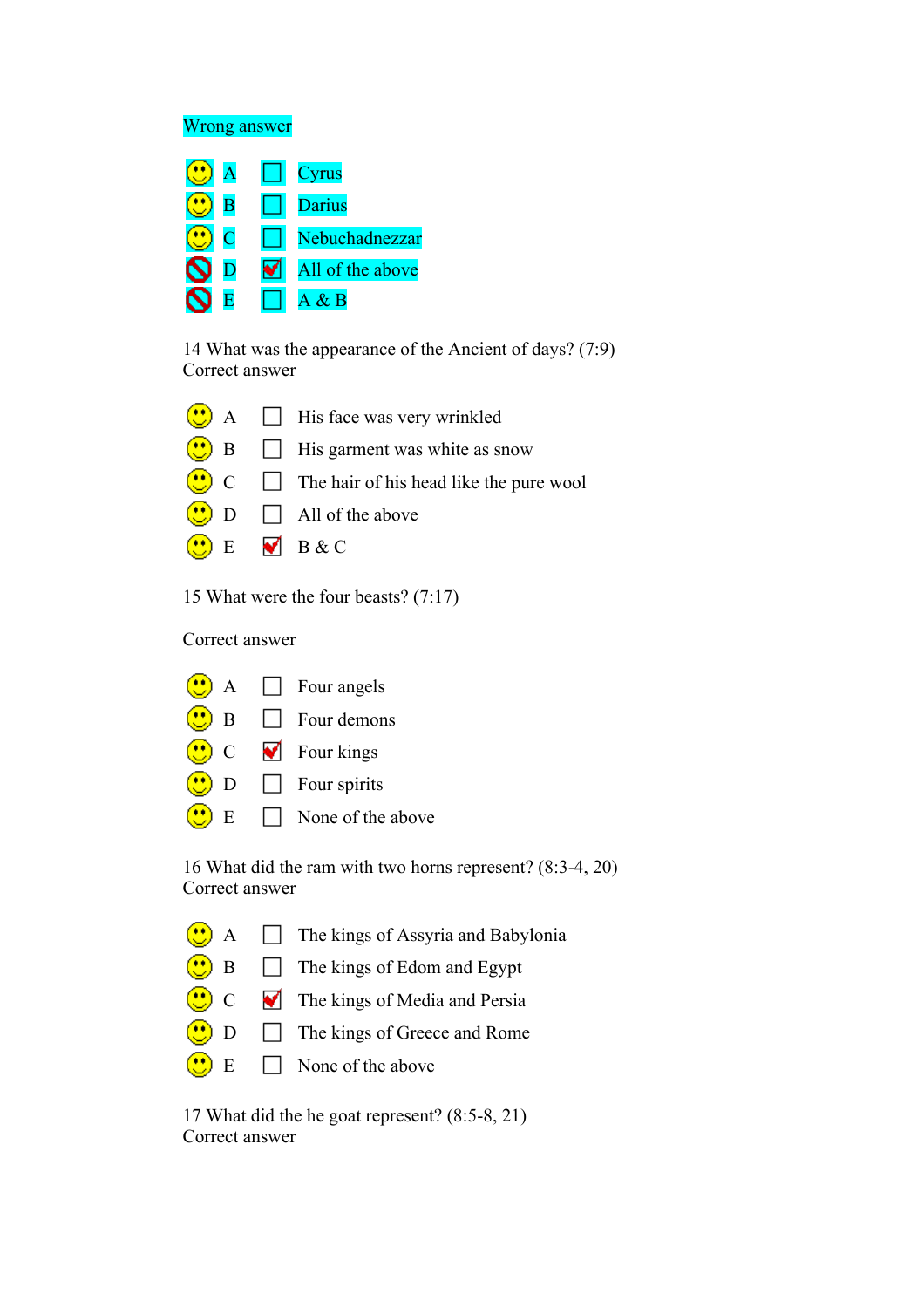|                                                                                                                  | $A \nabla$ The king of Greece |
|------------------------------------------------------------------------------------------------------------------|-------------------------------|
| B<br>$\left( \begin{array}{c} \bullet \\ \bullet \end{array} \right)$                                            | $\Box$ The king of Media      |
| $\left(\bullet\right)$ C                                                                                         | $\Box$ The king of Persia     |
| $\left(\!\!\left(\!\!\left.\!\!\left.\!\!\left.\!\!\left.\!\!\right.\!\!\right.\!\!\right) \!\!\right.\right)$ D | $\Box$ The king of Rome       |
| E<br>$\left( \begin{array}{c} \bullet \\ \bullet \end{array} \right)$                                            | $\Box$ None of the above      |

18 Who touched Daniel while he was praying? (9:21) Correct answer

| A              | $\Box$ Abednego |
|----------------|-----------------|
| $\overline{B}$ | Gabriel         |
| $\mathbf C$    | $\Box$ Meshach  |
| D              | $\Box$ Michael  |
| -E             | $\Box$ Shadrach |

19 How many weeks were determined on God's people? (9:24) Correct answer



20 How long was Daniel mourning and eating no flesh? (10:2-3) Correct answer

|   |   | Three days        |
|---|---|-------------------|
| B |   | Seven days        |
| C |   | Two weeks         |
|   | M | Three weeks       |
| E |   | None of the above |
|   |   |                   |

21 Who would come after the prince of Persia? (10:20) Correct answer

|  | The prince of Assyria   |
|--|-------------------------|
|  | The prince of Babylonia |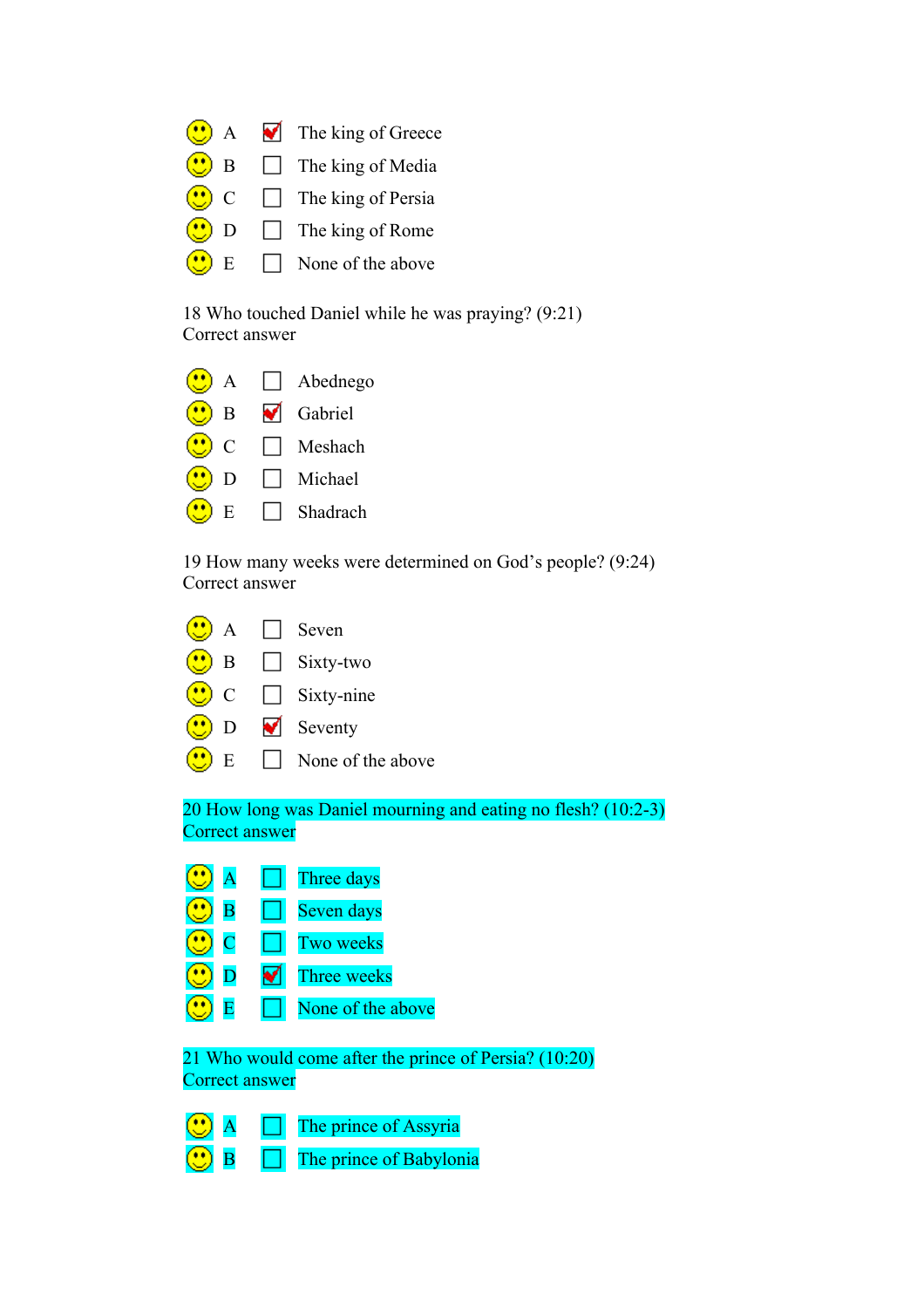C C The prince of Greece  $\overline{\mathbb{C}}$ D The prince of Media C  $\overline{E}$   $\Box$  None of the above

22 How many kings would there be in Persia? (11:1-2) Correct answer

|                         | One   |
|-------------------------|-------|
| $\overline{\mathbf{B}}$ | Two   |
| С                       | Three |
| D                       | Four  |
| R,                      | Five  |

23 Who will be strong and do great exploits? (11:32) Wrong answer

| $\mathbf{S}$ $\mathbf{A}$ | The Babylonians<br>M              |
|---------------------------|-----------------------------------|
| $\overline{\mathbf{B}}$   | The Medes                         |
| $\mathbf{O}$ c            | The people that do know their God |
| $\mathbf{D}$              | <b>The Persians</b>               |
|                           | None of the above                 |

24 Who would stand up for Daniel's people during the time of trouble?  $(12:1)$ 

Wrong answer

|  | vrus   |
|--|--------|
|  | Darius |
|  |        |

|  | Gabriel |
|--|---------|
|  |         |

 $\bigcirc$  E  $\Box$  None of the above

25 Until when was the book to be sealed? (12:4, 9)

## Correct answer

| The death of Cyrus  |  |
|---------------------|--|
| The death of Darius |  |

 $\overline{\bigcirc}$  C  $\Box$  The death of Nebuchadnezzar